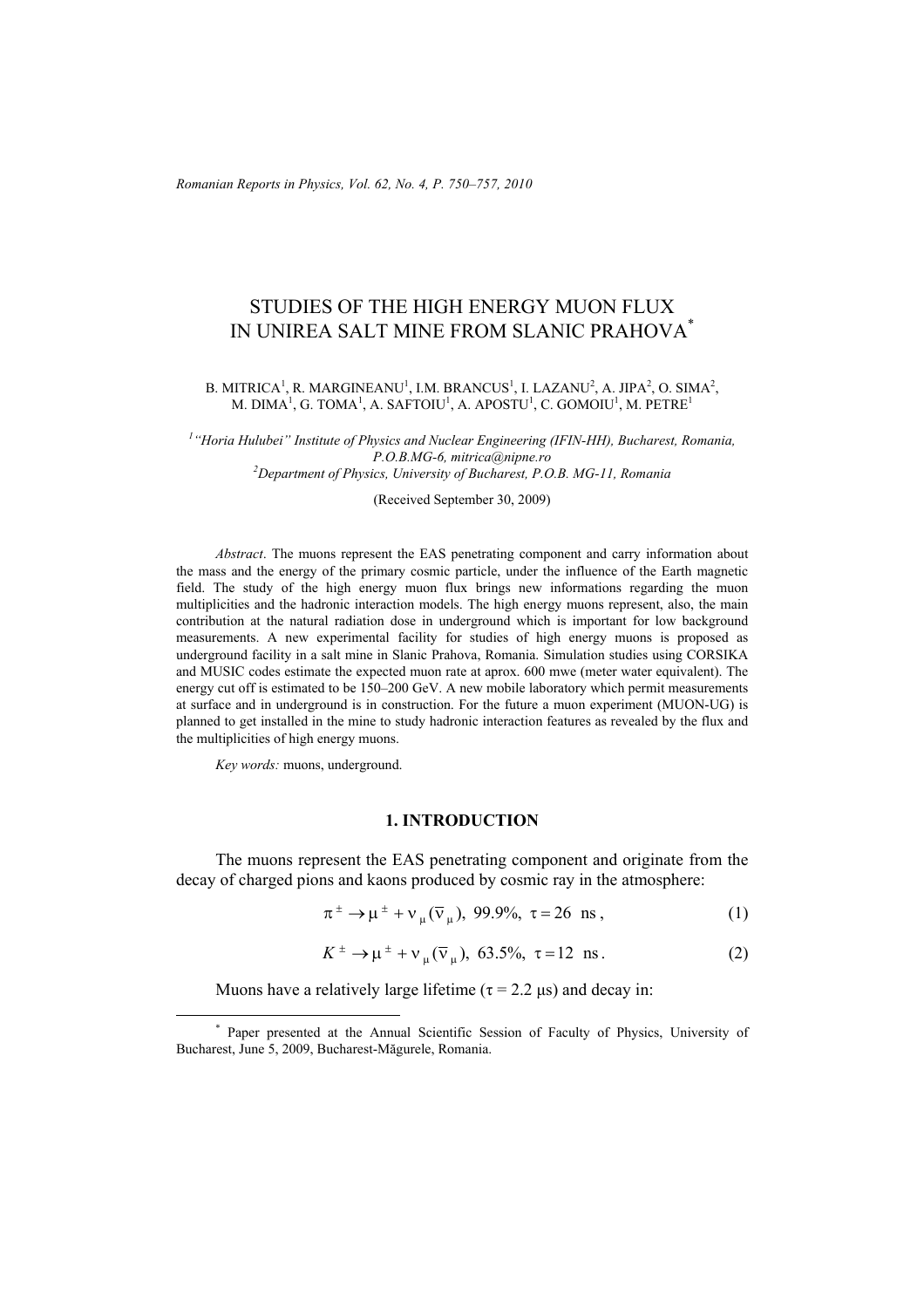$$
\mu^+ \to e^+ + \nu_e + \overline{\nu}_\mu,\tag{3}
$$

$$
\mu^- \to e^- + \overline{\nu}_e + \nu_\mu. \tag{4}
$$

Taking into account that IFIN-HH is building an underground laboratory in a salt mine for gamma and dosimetric measurements at low background, we propose to build a MUON-UG (UnderGround) detector in the salt mine. We will check if the flux of the penetrating muons, determined with the MUON-UG detection system, is consistent with the fluxes measured by other underground laboratories.

In order to find the optimum configuration of MUON-UG system, Monte-Carlo simulations were performed. The validity of the simulations was checked by ground level measurements of muon charge ratio and muon flux performed with WILLI detector.

As a result of setting up of the underground laboratory in Slanic Prahova, IFIN-HH was invited to participate to the consortium of FP7 project 212343 – "Design of a pan-European Infrastructure for Large Apparatus studying Grand Unification and Neutrino Astrophysics", acronym LAGUNA [1]. A huge volume detector (min  $100,000 \text{ m}^3$ ) is planned to be installed in an underground site that will be chosen from 7 different locations from Europe. Three different types of detectors are investigated: LENA (liquid scintillators), MEMPHYS (water) and GLACIER (liquid argon).

## **2. GROUND LEVEL MEASUREMENTS OF MUON FLUX**

In order to test the validity of the simulations, measurements of the low energy  $(< 1 \text{ GeV})$  muon flux and muon charge ratio were performed using the WILLI detector [2, 3] which is a compact, modular rotatable system (see fig. 1). Each module is formed by a plastic scintillator layer of 3 cm thickness, in 1 cm Al frame box. The detector was used to measure the muon charge ratio and the muon flux, for different azimuthal direction  $(N, S, E, W)$  for a mean zenithal angle of 35 $^{\circ}$ . The results were compared with Monte-Carlo simulations performed with CORSIKA [4] code.

#### 2.1. THE MUON CHARGE RATIO MEASUREMENTS

The muon charge ratio,  $R_{\mu}(\mu^{+}/\mu^{+})$ , of atmospheric muons provides a sensitive test of the simulation of the fluxes as the primary and secondary component of cosmic rays are influenced by the geomagnetic field. The WILLI detector (see Fig. 1) determines the muon charge ratio by measuring the life time of stopped muons in the detector layers, avoiding the uncertainties of measurements of low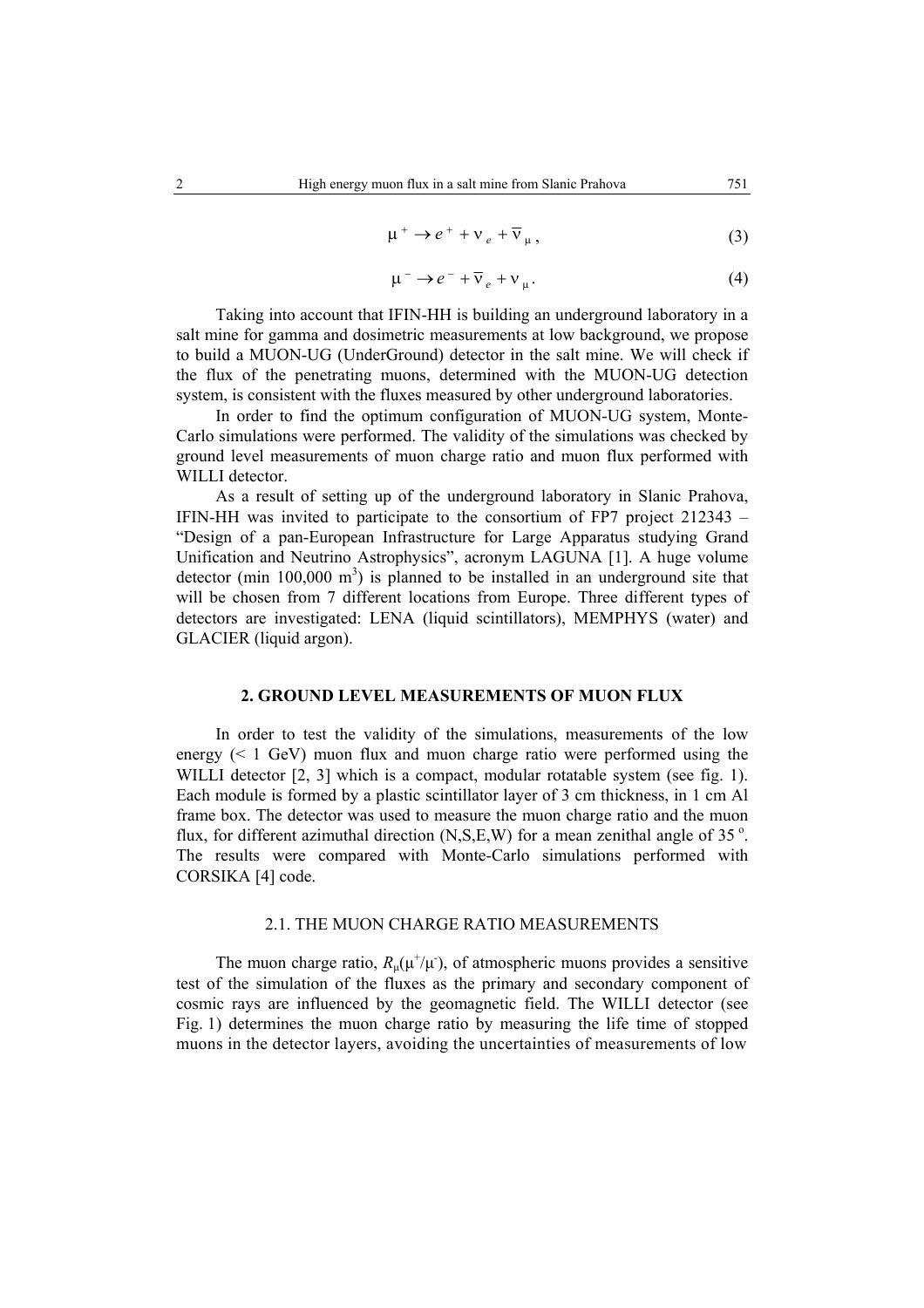

Fig. 1 –The WILLI detector.

energy muons. The detector determines the charge ratio of atmospheric muons by measuring the life time of stopped muons in the detector layers: the stopped positive muons decay with a lifetime of 2.2 µs, while negative muons are captured in the atomic orbits, leading to an effectively smaller lifetime depending on the stopping material. The WILLI detector, transformed in a compact rigid detector with rotation facilities in zenith and azimuthal direction, allows studying the influence of the Earth's magnetic field on the trajectories of charged particles. Fig. 2 compares the muon charge ratio data measured separately in East and West direction for muons of inclined incidence (of a mean value of  $35^{\circ}$ ).

Figure 2 displays the good agreement between the experimental data and Monte-Carlo simulation performed with CORSIKA, showing a pronounced East-West effect in the muon energy range of  $\leq 1$ GeV.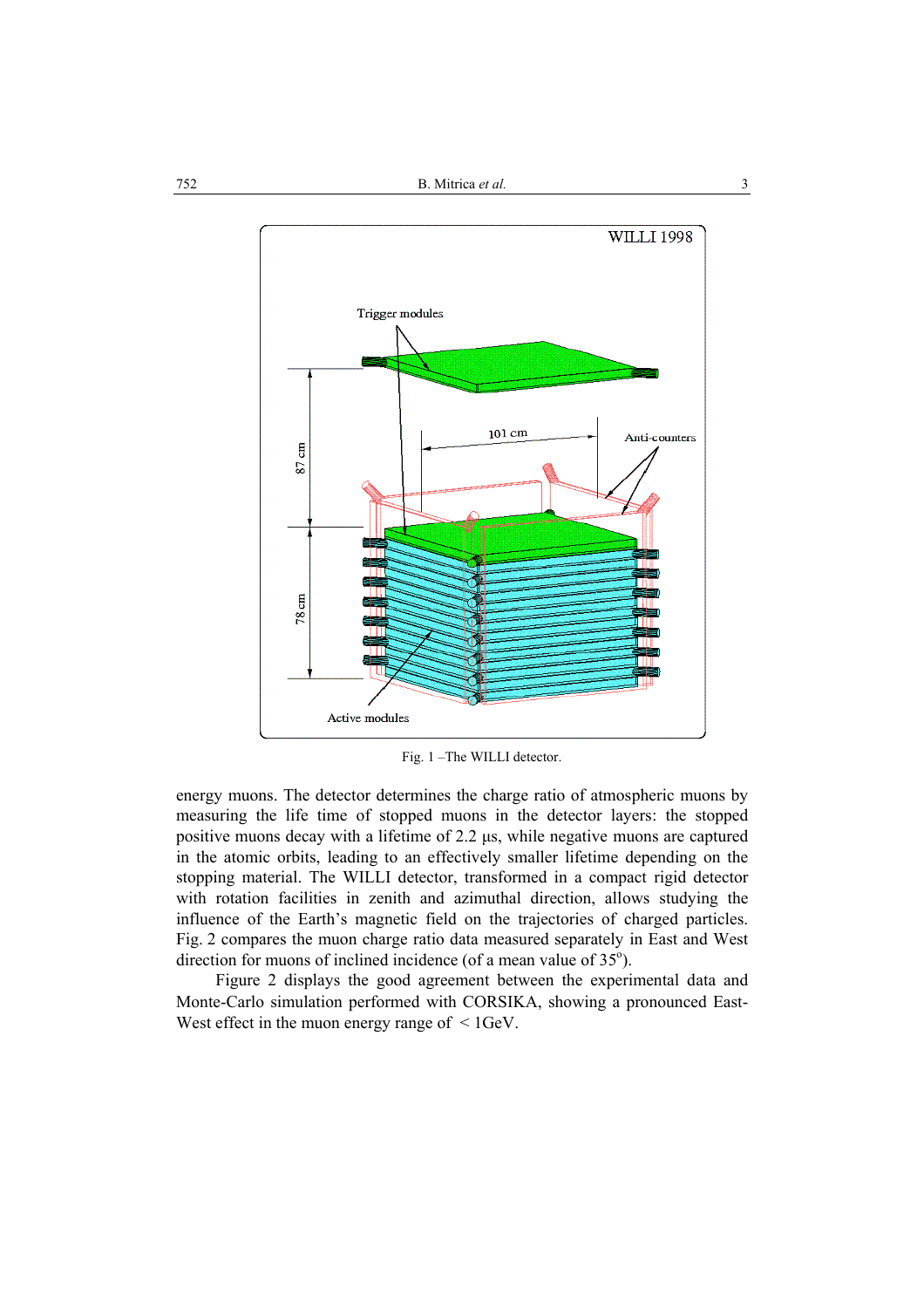

Fig. 2 – The East-West effect of the muon charge ratio as a function of  $\mu$  momentum ( $P\mu$ ) measured with WILLI compared with CORSIKA simulations.

#### 2.2. THE MUON FLUX

The simulations of the atmospheric muon flux have been done with the standard CORSIKA version using the planar atmospheric model for a zenith angle  $<$  30 $^{\circ}$ , and with the "curved" CORSIKA version for the simulations of the East-West effect of the atmospheric muons. The simulations of the atmospheric muon flux have been performed using the precise geographical parameters, like the local geomagnetic cut-off and the altitude of the different sites.



Fig. 3 – Comparison of the muon flux obtained with CORSIKA with the experimental data (BESS and WILLI) and semi-analytical formulas.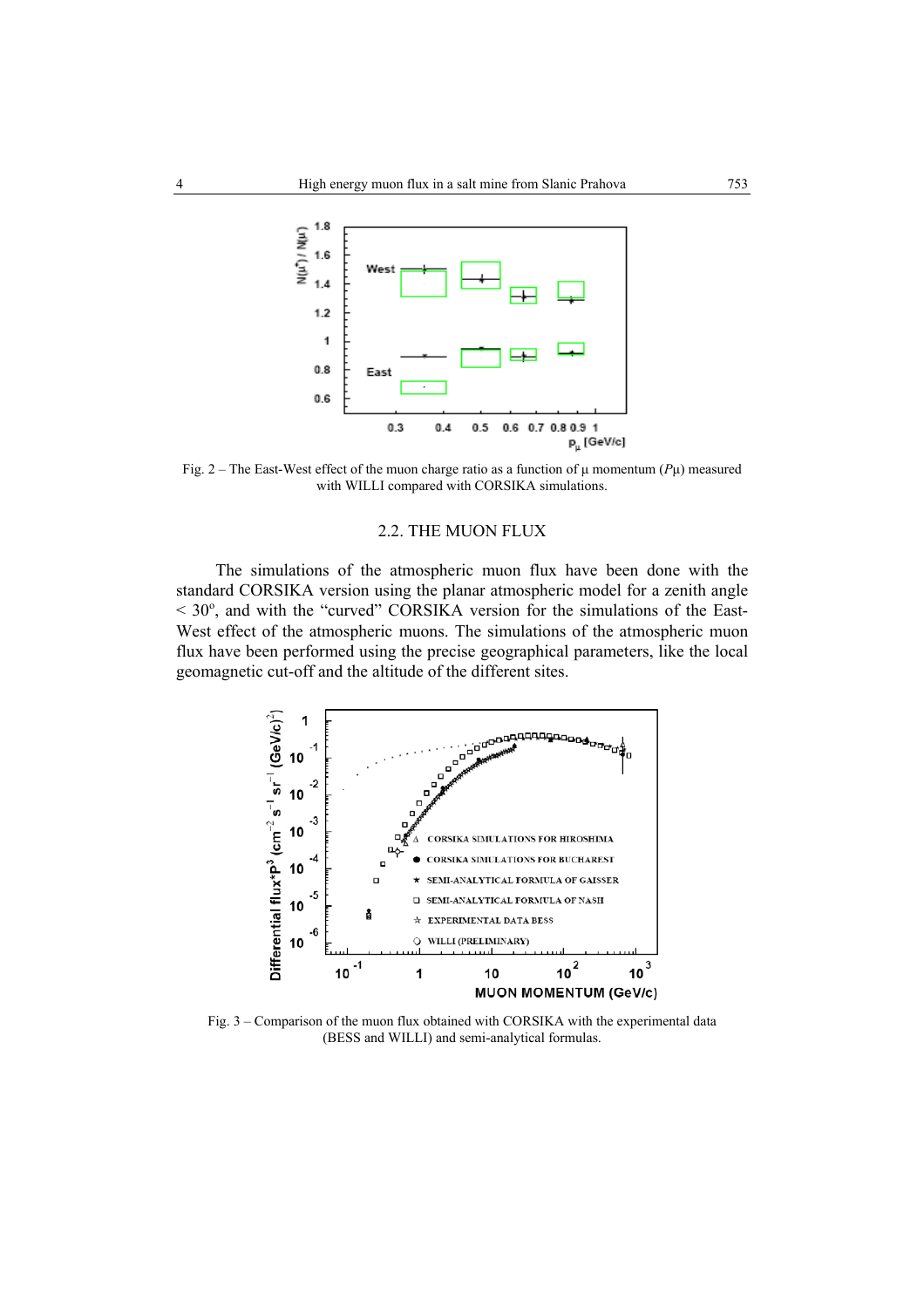In view of detailed geomagnetic effects, the muon fluxes have been calculated [5] for two different locations with different geomagnetic cut-off: Hiroshima (34 N, 132 E) with the geomagnetic cut-off 11.6 GV and Bucharest (44 N, 26 E) with geomagnetic cut-off of 5.6 GV [6]. For Bucharest and Hiroshima Fig. 3 compares the muon flux calculated with CORSIKA, with the semi-analytical formula of Nash [7] and Gaiser [8], and the experimental data of BESS [9] and WILLI.



Fig. 4 – The azimuthal variation of muon flux measured by WILLI compared with CORSIKA simulations

Figure 4 shows the muon flux measured by WILLI compared with CORSIKA simulation using 2 hadronic interaction models QGSJET2 and DPMJET.

## **3. MUON-UG (UNDERGROUND)**

Though the intensity of the underground muon flux is several orders of magnitude lower than on sea level and requires more patience, such an attempt seems to be worthwhile with respect to the information about the muon origin, with contributions from pion and from kaon decay [10, 11], the hadronic interaction models and muon multiplicities.

Due to the direct relation between the muon flux and the atmospheric neutrino flux (eqs. 1–3) the study of the underground  $\mu$  flux can provide informations about the neutrino fluxes.

The study of neutrino properties represents one of the hottest physics research domains since, on one side, fundamental properties of neutrinos as its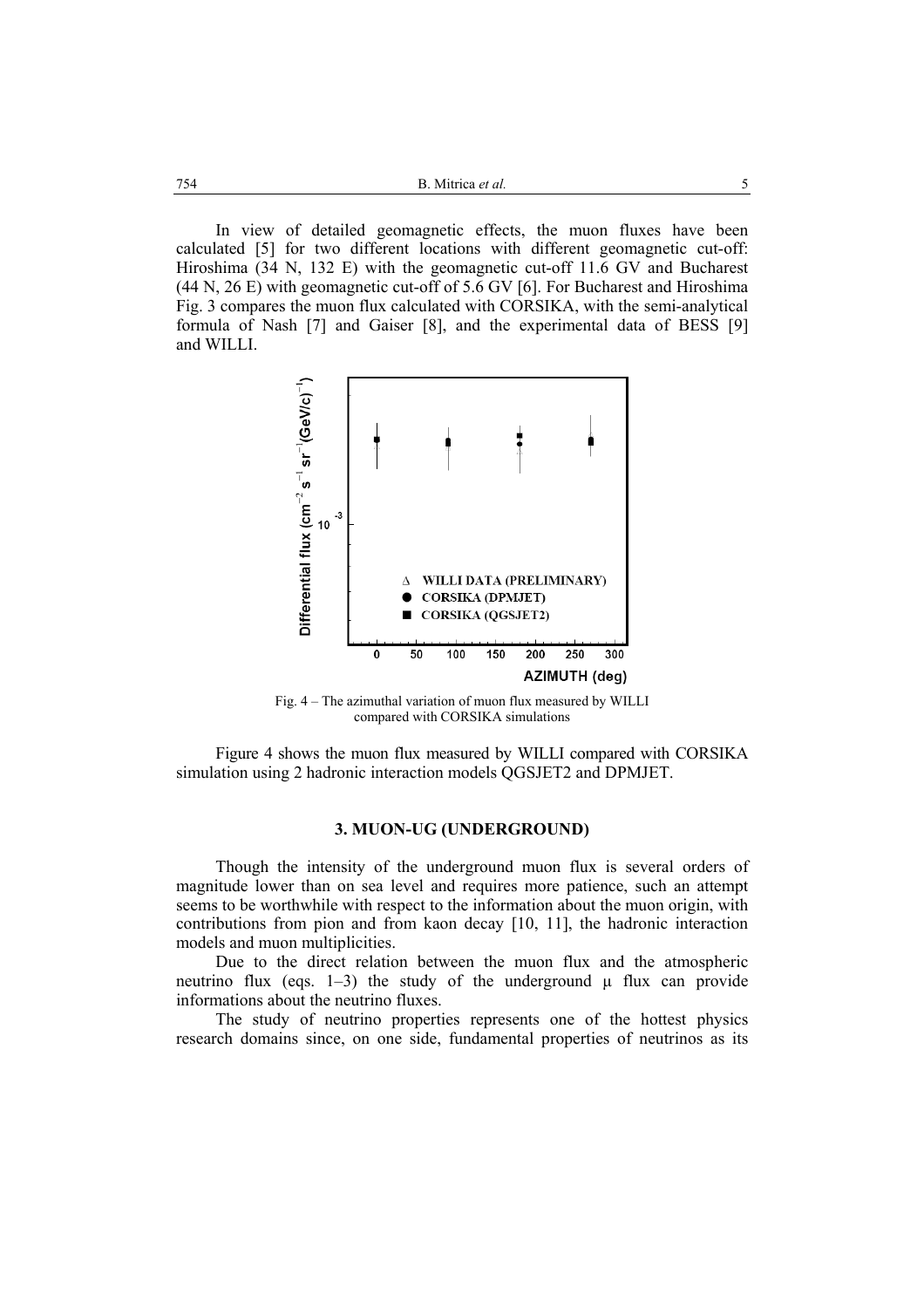absolute mass and its nature (is it a Dirac or a Majorana particle?) are still unknown and, on the other side, because the neutrinos are key particles in many physical processes from nuclear and elementary particle physics, astrophysics and cosmology. That is why the detailed knowledge of the neutrino properties would give us essential information about the formation and the evolution of the universe and of the other astrophysical objects as stars, planets, Supernovae, galaxies. There are three types of experiments (with the corresponding theoretical calculations) for the determination of the neutrino properties:

– *direct measurements* of the neutrino mass: tritium decay and double beta decay. From the double-beta decay experiments the most stringent upper limit for the neutrino mass: 0.39 eV (result not yet confirmed) has been deduced; this value also shows the present experimental and technological limits for the measurement of the neutrinoless double-beta decay half-lives [12],

– *neutrino oscillation experiments*: these brought compelling evidence in favor of massive neutrinos [13],

– *cosmological data*: from which one can derive lower limits for the sum of the neutrino masses; presently this value is around 1 eV [14].

The present situation in the neutrino physics research is a challenging one, since by combining the experimental data and the theoretical calculations the next future double-beta decay experiments will be able to check the actual limits of the neutrino masses. On the other side, it would be meaningfully to know the real mechanism by which the neutrinoless double-beta decay occurs, because, in this way, one could verify some of the fundamental hypothesis advanced by the Grand Unification theories: nonconservation of the lepton number, existence of the SUSY particles and existence of the right handed components of the weak currents, etc.



Fig. 5 – The map of UNIREA mine from Slanic.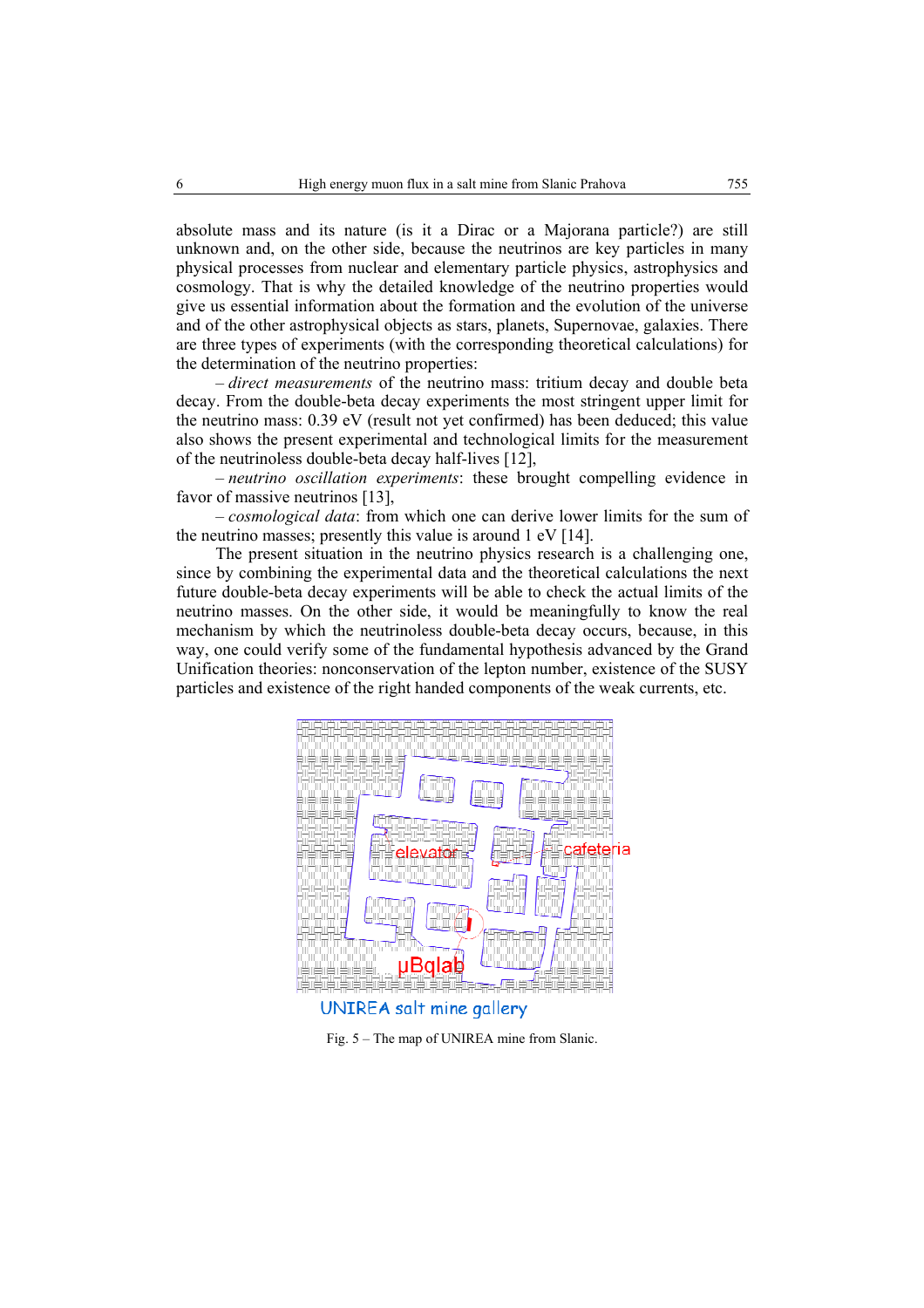During the last 3 years a new laboratory for low background measurements was build by IFIN-HH in UNIREA salt mine from Slanic Prahova.

Another reason for measuring underground muons from cosmic rays arrises from the neccesity of a well known radioactive background for Slanic site. This is important in order to establish very accurate the mwe (metter water equivalent) thickness of Unirea site. The site for LAGUNA experiment will be established taking into account the depht of each site and the possibility to install a large volume detector inside (min  $100,000$  m<sup>3</sup>). Slanic site has a huge volume of material allready excavated  $(2,900,000 \text{ m}^3)$ , but the shallow depht could be a problem. It seems that the GLACIER experiment is the only one feassible for Slanic, but the exact depht (mwe) of Unirea mine should be measured.



Fig. 6 – The simulated muon flux at the surface (only the muons that rich the underground level) and in underground.

Simulation studies using CORSIKA (sea level muons) and MUSIC [15] (underground flux) codes estimate the expected muon rate at aprox. 600 mwe (meter water equivalent). The energy cut off is estimated to be 150-200 GeV (see Fig. 6). For the future a muon experiment (MUON-UG) is planned to get installed in the mine to study hadronic interaction features as revealed by the flux and the multiplicities of high energy muons. It is planned that the construction will start in the second part of 2009 and would be operational at the end of 2010.

A new mobile device for measuring the muon flux is in construction and will be used for measuring the muon flux at the surface and in underground. A selfconsistent and fast measurement of mwe depht of Slanic site will be performed till the end of 2009.